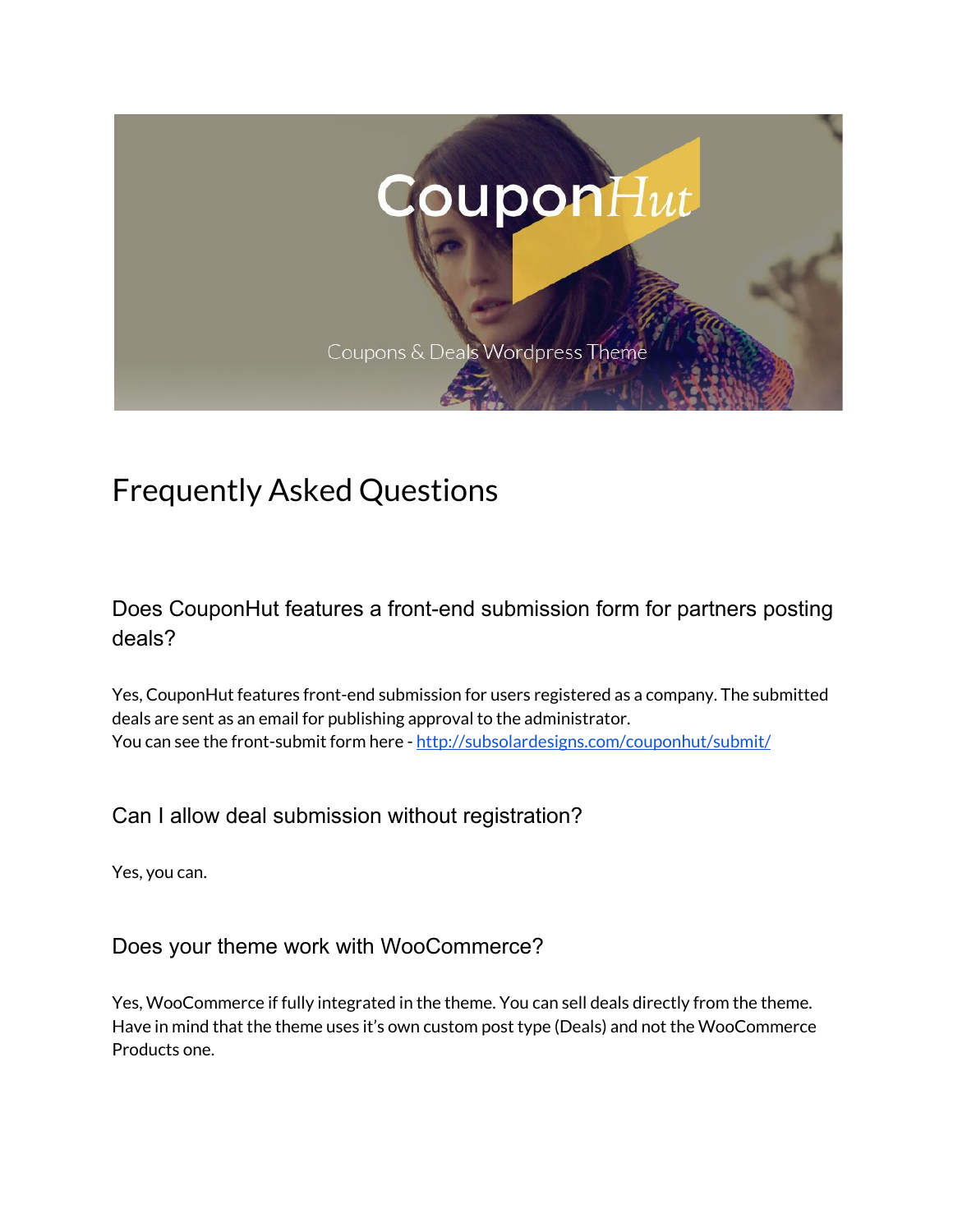#### Is there a membership or monthly fee option?

CouponHut doesn't feature a monthly payment system.

#### How can I change a text string in the theme?

You can change it similar to all the theme on Themeforest - by using a program like POEdit or a plugin like Codestyling Localization or WPML. Some of the text strings are editable right from the theme options panel.

#### Does CouponHut have a payment system like PayPal?

As the theme comes integrated with WooCommerce it has all the payment features provided by it - PayPal, etc.

# I have a theme with already registered thousand of deals and users, can I import them?

Yes, the CouponHut comes with the WP All Import Plugin, together with a custom plugin add-on created especially for CouponHut.

The users in CouponHut is the default user system of Wordpress. Your users will stay the same as they were before.

Is there any way to limit how many times a deal can be sold?

Yes, you can.

How can I translate or change the text strings of CouponHut?

The theme can be translated as all other themes on themeforest. You can use a program like POEdit or plugins like Codestyling Localization and WPML.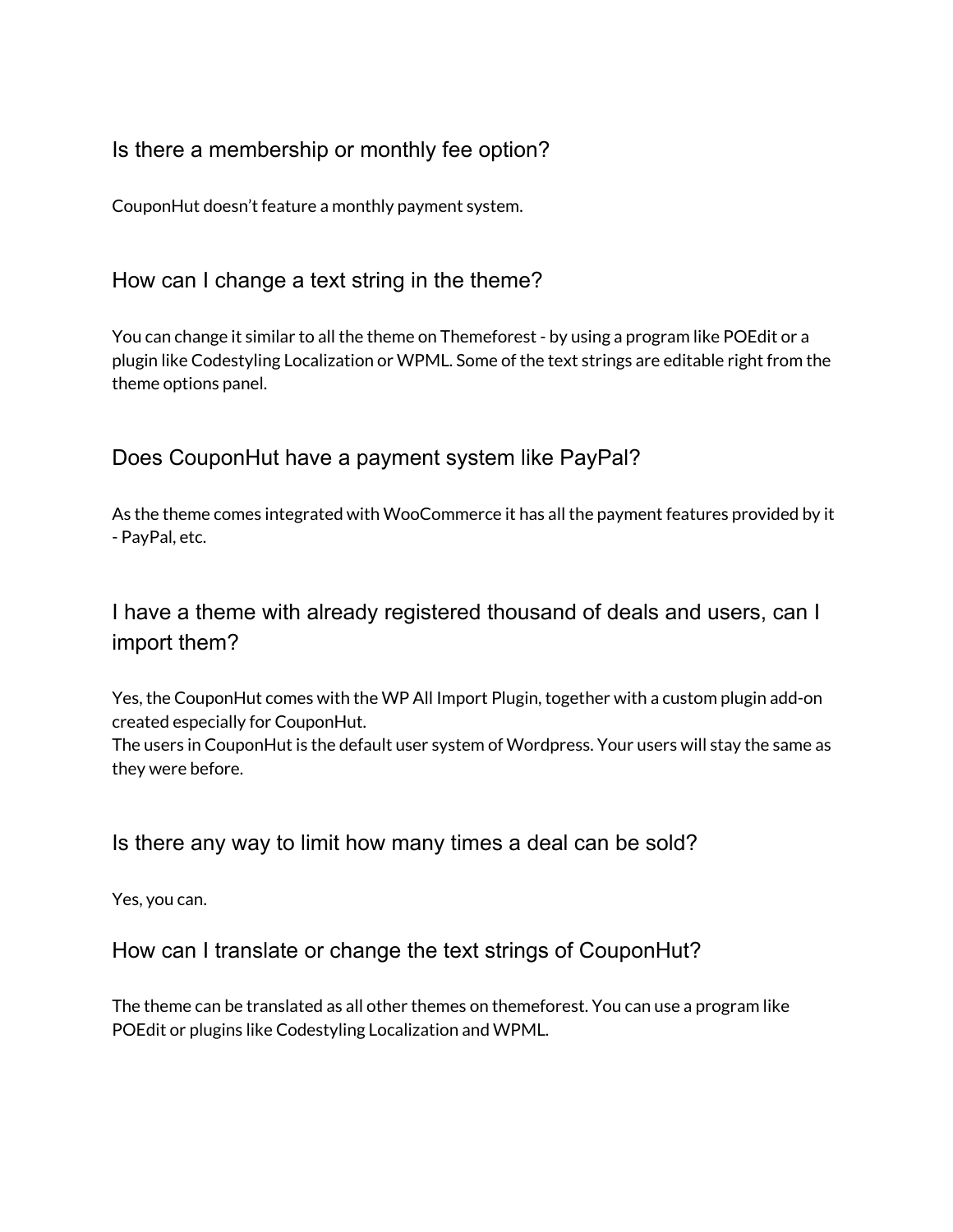Can I remove or change the percent from the discount circle? Can this be changed to a something different, ie: a dollar amount, a "free demo", "free trial", etc.?

Yes, it is a simple text field that can be filled with whatever you want.

### Can I remove the expiration date from a deal?

Yes, a deal with an empty expiration date will stay until deleted (and the expiration time won't be shown of course).

#### Is there a video of the Page Builder that is used?

Here is an official video of the page builder framework, using a generic theme <https://vimeo.com/105004388>

#### Does CouponHut support RTL?

The theme is not tested in RTL, but there should be plugins that could do this for you.

#### Can I remove the Country or/and City field from the Location search?

Yes, you can.

#### Is there an option for random code generation for each coupon

No, currently every deal can have only one code.

#### Is there a demo install that will make my site look like the demo?

Yes, there is 1 Click demo install to make the theme layout exactly like the demo. No images included of course as they are licensed.